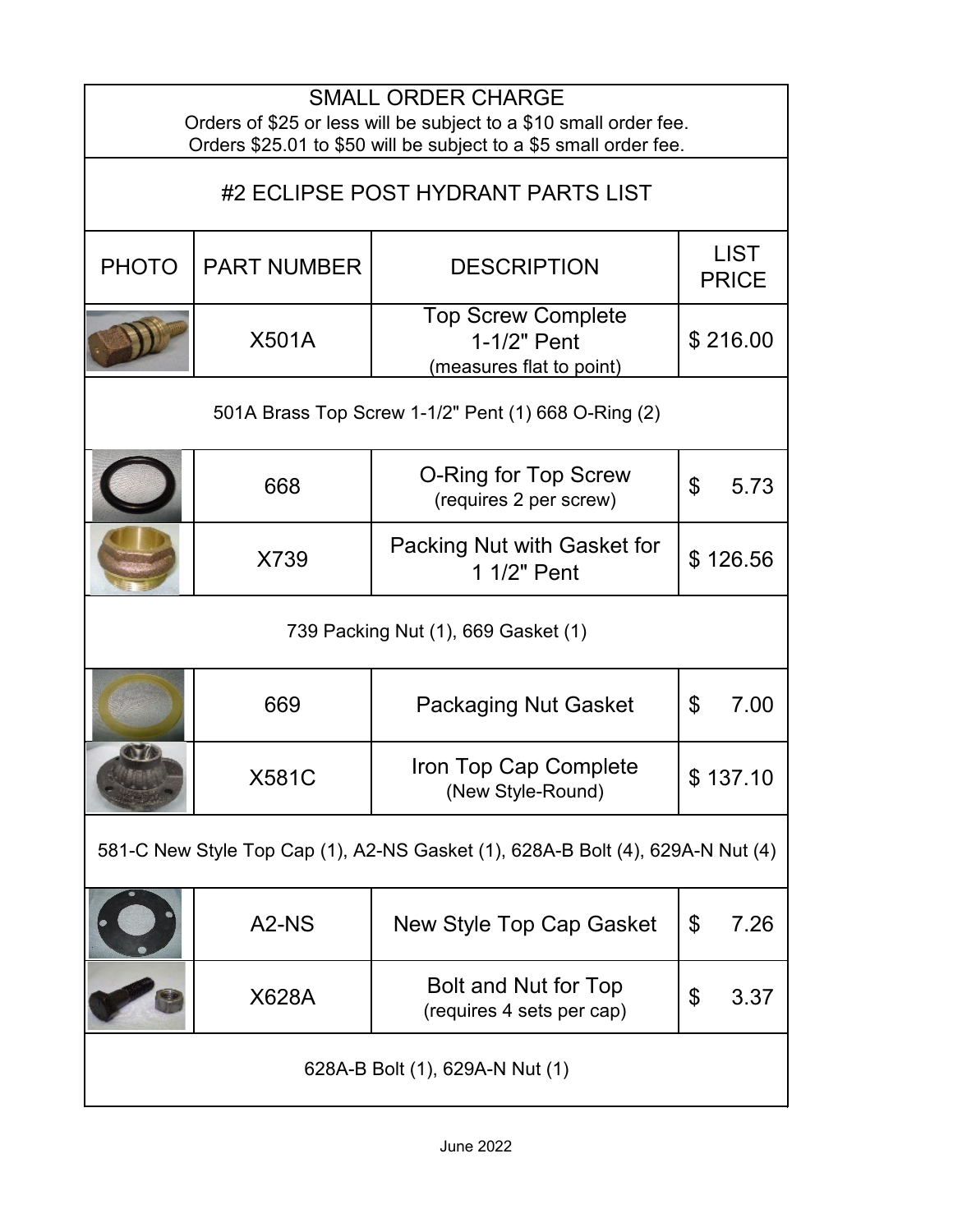| 628A-B       | Top Cap and Bottom Bolt                                                                                                                                                     | \$<br>2.23  |
|--------------|-----------------------------------------------------------------------------------------------------------------------------------------------------------------------------|-------------|
| 629A-N       | Top Cap and Bottom Nut                                                                                                                                                      | \$<br>1.54  |
| 511          | <b>Brass Connecting Nut</b>                                                                                                                                                 | \$138.04    |
| X581C-1      | <b>New Style Bonnet Complete</b><br>(New Style-Round)                                                                                                                       | \$604.72    |
|              | 581-C Top Cap (1), 501A Top Screw (1), 668 O-ring (2), 739 Packing Nut (1), 669<br>Gasket (1), 511 Connecting Nut (1), A2-NS Gasket (1), 628A-B Bolt (4), 629A-N Nut<br>(4) |             |
| <b>X487H</b> | New Style Iron Top Stock<br>Complete<br>(One Nozzle - Round)                                                                                                                | \$470.30    |
|              | 487-H New Style 1 Nozzle Top Stock (1), A2-NS Gasket (1), 628A-B Bolt (4), 629A-<br>N Nut $(4)$                                                                             |             |
| X716         | <b>Brass Nozzle with Gasket</b><br>2 1/2" NST                                                                                                                               | \$178.90    |
|              | 716 Nozzle (1), 95G Gasket (1)                                                                                                                                              |             |
| 95G          | Nozzle O-Ring                                                                                                                                                               | \$<br>7.58  |
| <b>X592A</b> | <b>Nozzle Cap Complete</b><br>2 1/2" NST                                                                                                                                    | \$<br>94.54 |
|              | 592-A Side Cap (1), A16 Gasket (3), 595 Chain Assembly (1)                                                                                                                  |             |
| A16          | Nozzle Cap Gasket<br>(requires 3 per cap)                                                                                                                                   | \$<br>8.84  |
| 4FBE         | <b>Fusion Bonded Epoxy Barrel</b><br>Pipe<br>(Price per foot)                                                                                                               | \$200.00    |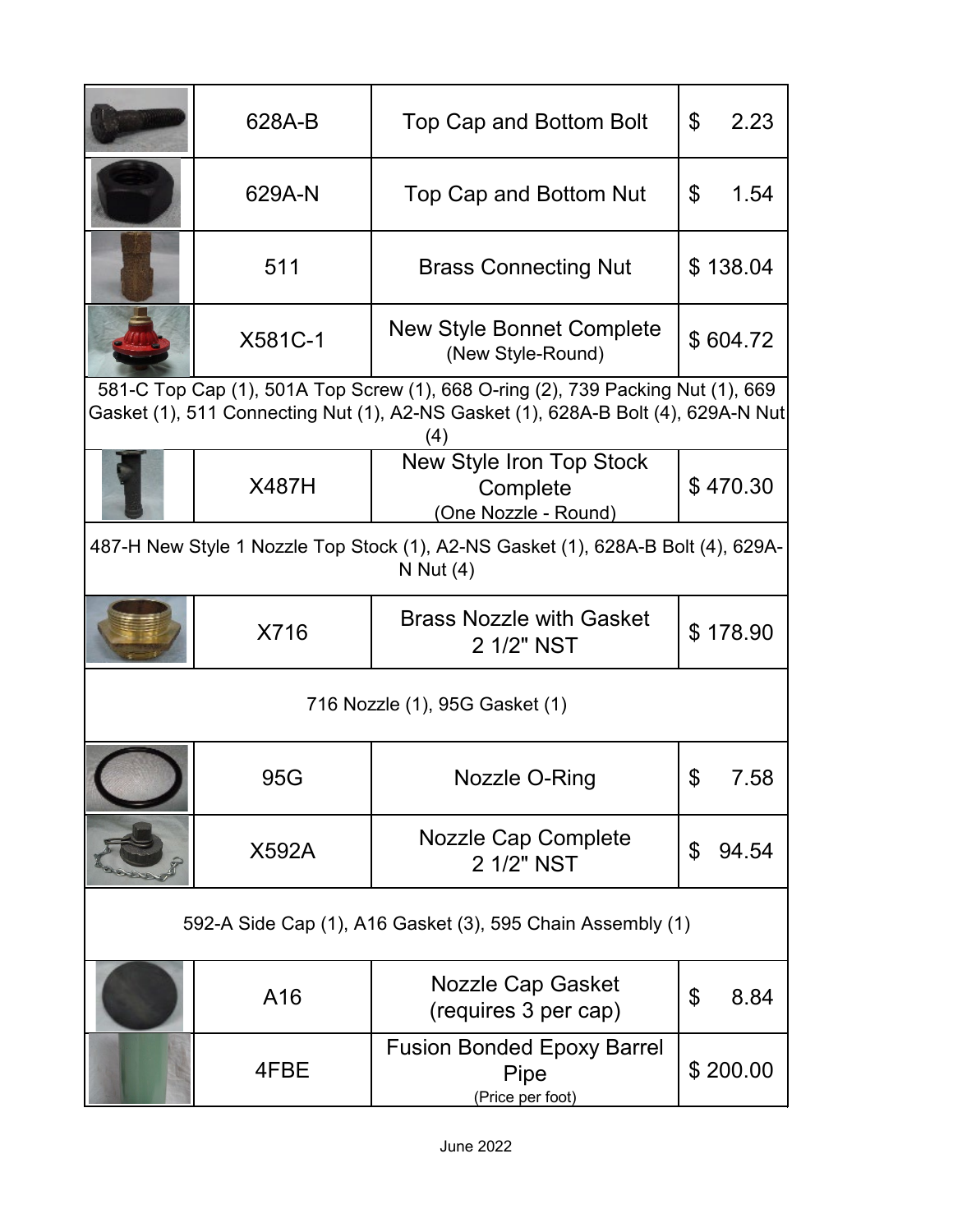| 3/4GAL         | <b>Operating Rod</b><br>(price per foot)<br>(measure exactly end to end)                                                                                   | \$<br>22.67 |
|----------------|------------------------------------------------------------------------------------------------------------------------------------------------------------|-------------|
| <b>X531-NS</b> | <b>New Style Plunger Complete</b><br>(with o-rings)                                                                                                        | \$283.50    |
|                | 537-P Plunger (1), 539L2 Plunger Stem (1), 539W Washer (1), 2OR O-Rings (2),<br>541 Seat Rubber (1)                                                        |             |
| <b>X566-NS</b> | <b>New Style Washer Set</b>                                                                                                                                | \$<br>59.59 |
|                | 541 Seat Rubber (1), 2OR O-Ring (3), 539W Washer (1)                                                                                                       |             |
| 541            | Seat Rubber for #2                                                                                                                                         | 53.60<br>\$ |
| 2OR            | <b>Plunger O-Rings</b><br>(Requires 2 per plunger. Older plungers<br>may require three)                                                                    | \$<br>2.70  |
| X539L2         | New Style Plunger Stem<br>Complete                                                                                                                         | \$214.50    |
|                | 539L2 Plunger Stem (1), 2OR O-Rings (2)                                                                                                                    |             |
| 678            | Iron Coupling                                                                                                                                              | 80.08       |
| 521            | <b>Brass Seat Ring</b>                                                                                                                                     | \$141.45    |
| <b>X571A</b>   | Iron Bottom Complete 2" IP                                                                                                                                 | \$609.80    |
|                | 571-A Bottom (1), 611 Waste Tube (1), A19 O-Ring (1), 628A-B Bolt (4), 629A-N<br>Nut (4), 1/2W Washer, A8 Gasket (1) (NOTE: 521 Seat Ring sold separately) |             |
| X611           | Brass Waste Tube w/ O-Ring                                                                                                                                 | \$122.63    |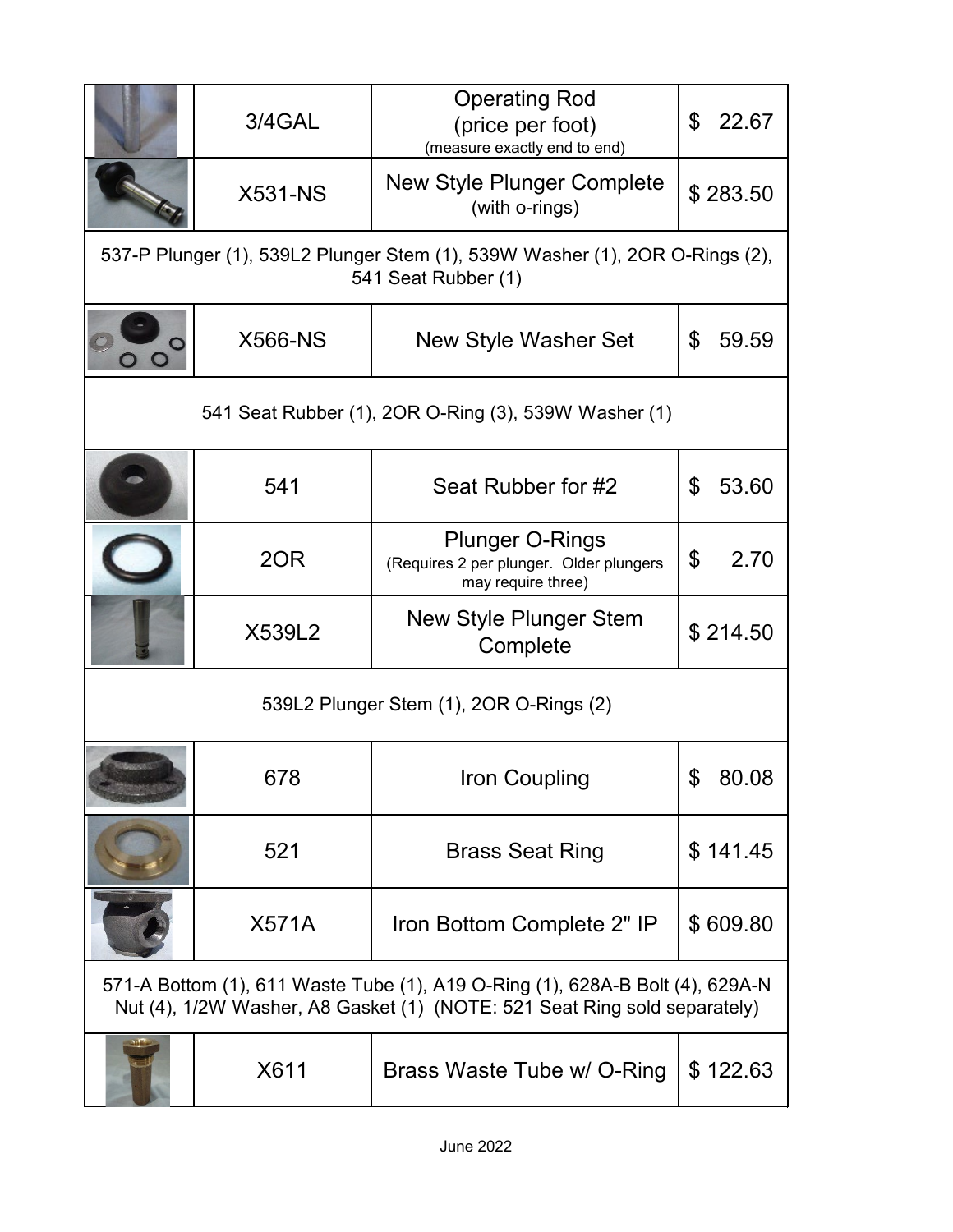| 611 Waste Tube (1), A19 O-Ring (1) |                                                  |                                                                      |                |                             |  |  |
|------------------------------------|--------------------------------------------------|----------------------------------------------------------------------|----------------|-----------------------------|--|--|
|                                    | A19                                              | <b>Waste Tube O-Ring</b>                                             | \$             | 6.68                        |  |  |
|                                    | A <sub>8</sub>                                   | <b>New Style Bottom Gasket</b>                                       | \$             | 7.53                        |  |  |
|                                    | X629A                                            | Bottom Bolt, Nut and Washer<br>(requires 4 sets per bottom)          | $\mathfrak{S}$ | 3.47                        |  |  |
|                                    | 628A-B Bolt (1), 629A-N Nut (1), 1/2W Washer (1) |                                                                      |                |                             |  |  |
|                                    | 1/2W                                             | 1/2" Bottom Washer                                                   | \$             | 1.33                        |  |  |
|                                    | #2 ECLIPSE POST HYDRANT OPTIONS PARTS LIST       |                                                                      |                |                             |  |  |
|                                    |                                                  |                                                                      |                |                             |  |  |
| <b>PHOTO</b>                       | <b>PART NUMBER</b>                               | <b>DESCRIPTION</b>                                                   |                | <b>LIST</b><br><b>PRICE</b> |  |  |
|                                    | 667                                              | Handwheel - 1 1/2" Pent.                                             | $\mathfrak{L}$ | 75.00                       |  |  |
|                                    | 674                                              | <b>New Style Locking Wrench</b>                                      | \$             | 47.00                       |  |  |
|                                    | X501                                             | <b>Top Screw Complete</b><br>1-1/4" Pent<br>(measures flat to point) |                | \$218.78                    |  |  |
|                                    |                                                  | 501 Brass Top Screw 1-1/4" Pent (1) 77M O-Ring (1)                   |                |                             |  |  |
|                                    | X621                                             | Packing Nut with Gasket for<br>1 1/4" Pent                           | \$             | 94.86                       |  |  |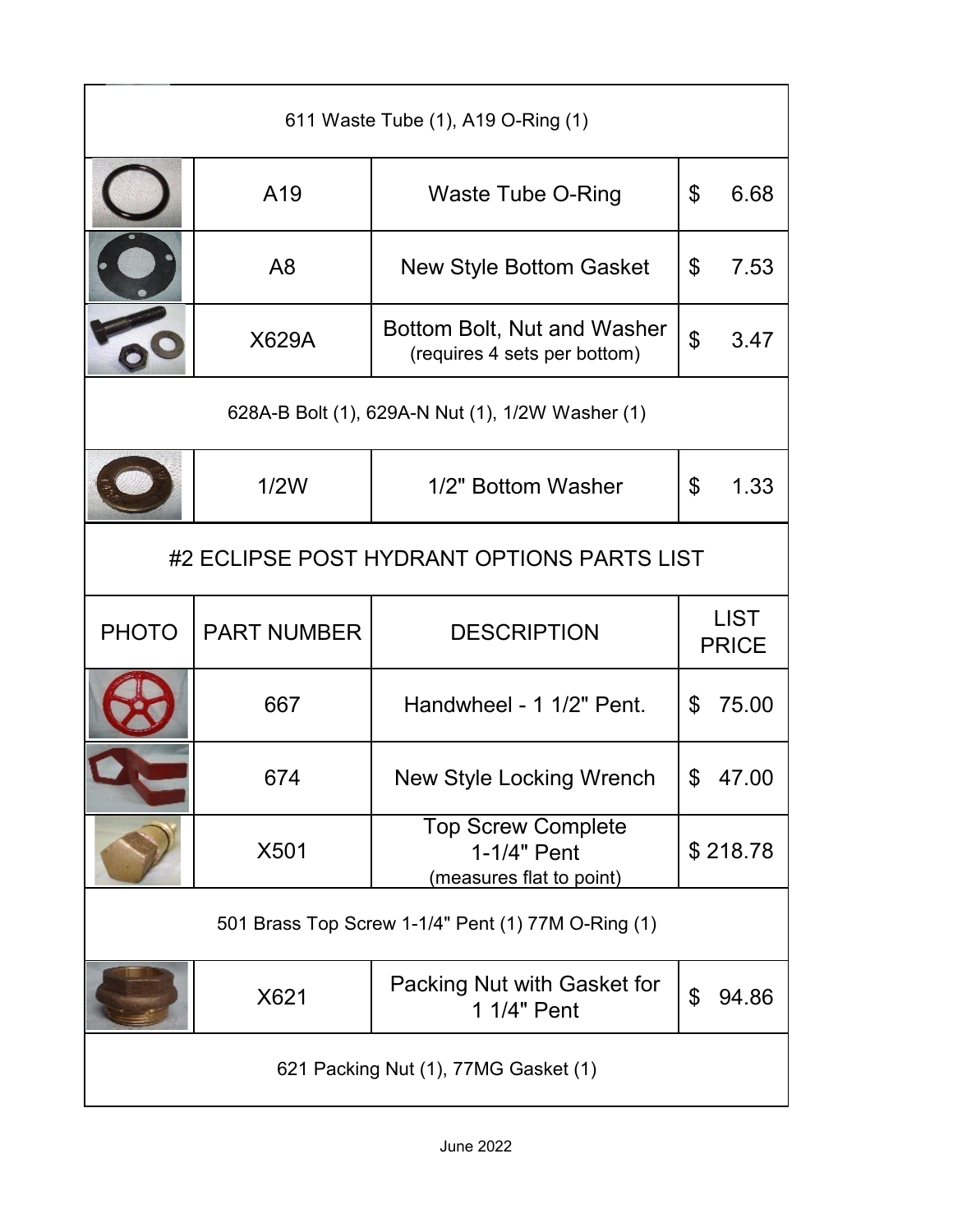|                                      | 77MG                                 | Gasket for 1-1/4 Packing Nut                  | \$<br>8.00  |  |  |
|--------------------------------------|--------------------------------------|-----------------------------------------------|-------------|--|--|
|                                      | <b>X503VP</b>                        | <b>Vandal Proof Screw Complete</b>            | \$263.83    |  |  |
|                                      |                                      | 503-VP Vandal Proof Screw (1), 668 O-Ring (2) |             |  |  |
|                                      | X600UF-IP                            | <b>Brass Nozzle Complete</b><br>1 1/2" IP     | \$<br>92.61 |  |  |
|                                      |                                      | 600UF-IP Nozzle (1), 669 Gasket (1)           |             |  |  |
|                                      | X600UF-NST                           | <b>Brass Nozzle Complete</b><br>1 1/2" NST    | \$<br>92.44 |  |  |
| 600UF-NST Nozzle (1), 669 Gasket (1) |                                      |                                               |             |  |  |
|                                      | X600UF-NPT                           | <b>Brass Nozzle Complete</b><br>1 1/2" NPT    | \$<br>92.70 |  |  |
|                                      | 600UF-NPT Nozzle (1), 669 Gasket (1) |                                               |             |  |  |
|                                      | X601                                 | <b>Brass Nozzle Complete</b><br>$2"$ IP       | \$150.61    |  |  |
| 601 Nozzle (1), 669 Gasket (1)       |                                      |                                               |             |  |  |
|                                      | <b>X601C</b>                         | <b>Brass Nozzle Complete</b><br>2" NST        | \$150.57    |  |  |
|                                      | 601C Nozzle (1), 669 Gasket (1)      |                                               |             |  |  |
|                                      | X601B                                | <b>Brass Nozzle Complete</b><br>2" NPT        | \$150.65    |  |  |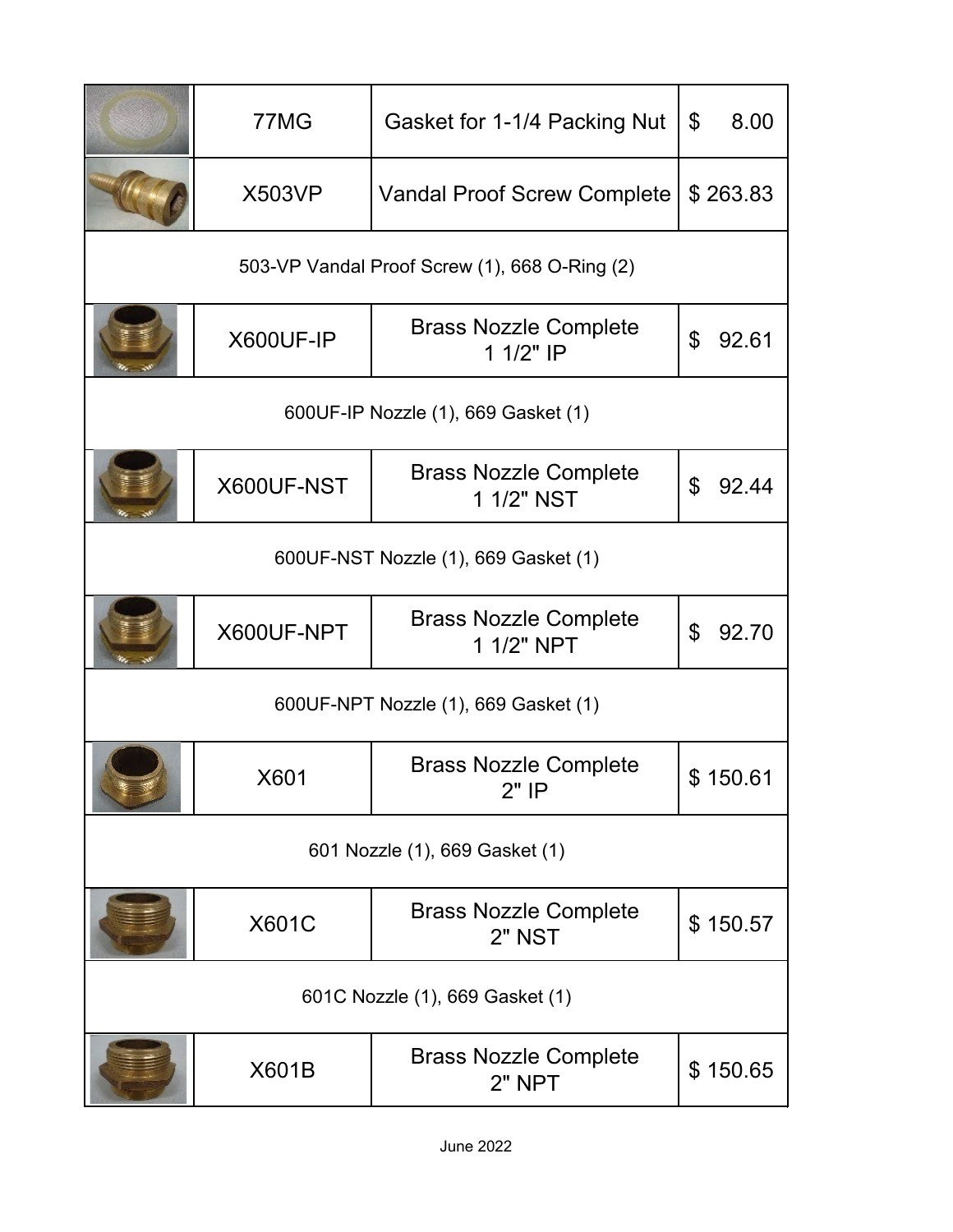| 601B Nozzle (1), 669 Gasket (1)                           |                                                                 |                                                                      |             |  |  |
|-----------------------------------------------------------|-----------------------------------------------------------------|----------------------------------------------------------------------|-------------|--|--|
|                                                           | $X591A-IP$                                                      | <b>Nozzle Cap Complete</b><br>1 1/2" IP                              | \$<br>89.24 |  |  |
|                                                           |                                                                 | 591-A 1 1/2"IP Side Cap (1), A14 Gasket (3), 595 Chain Assembly (1)  |             |  |  |
|                                                           | X591A-NST                                                       | Nozzle Cap Complete<br>1 1/2" NST                                    | \$<br>89.18 |  |  |
|                                                           |                                                                 | 591-A 1 1/2"NST Side Cap (1), A14 Gasket (3), 595 Chain Assembly (1) |             |  |  |
|                                                           | <b>X591A-2IP</b>                                                | Nozzle Cap Complete<br>$2"$ IP                                       | \$<br>89.27 |  |  |
|                                                           | 591-A 2"IP Side Cap (1), A15 Gasket (2), 595 Chain Assembly (1) |                                                                      |             |  |  |
|                                                           | <b>X591A-2NST</b>                                               | <b>Nozzle Cap Complete</b><br>2" NST                                 | \$<br>89.29 |  |  |
|                                                           |                                                                 | 591-A 2"NST Side Cap (1), A15 Gasket (2), 595 Chain Assembly (1)     |             |  |  |
|                                                           | X592E                                                           | <b>Vandal Proof Cap Complete</b><br>2-1/2" NST                       | \$112.08    |  |  |
| 592E Side Cap (1), A16 Gasket (3), 595 Chain Assembly (1) |                                                                 |                                                                      |             |  |  |
|                                                           | X487-V                                                          | Nozzle Adapter 2 1/2 KFC<br>Special x 2 FNPT                         | \$<br>34.97 |  |  |
|                                                           |                                                                 | 487-V Nozzle Adapter (1), 95G Gasket (1)                             |             |  |  |
|                                                           | <b>X4871</b>                                                    | New Style Iron Top Stock<br>Complete<br>(Bolted Flange - Round)      | \$473.31    |  |  |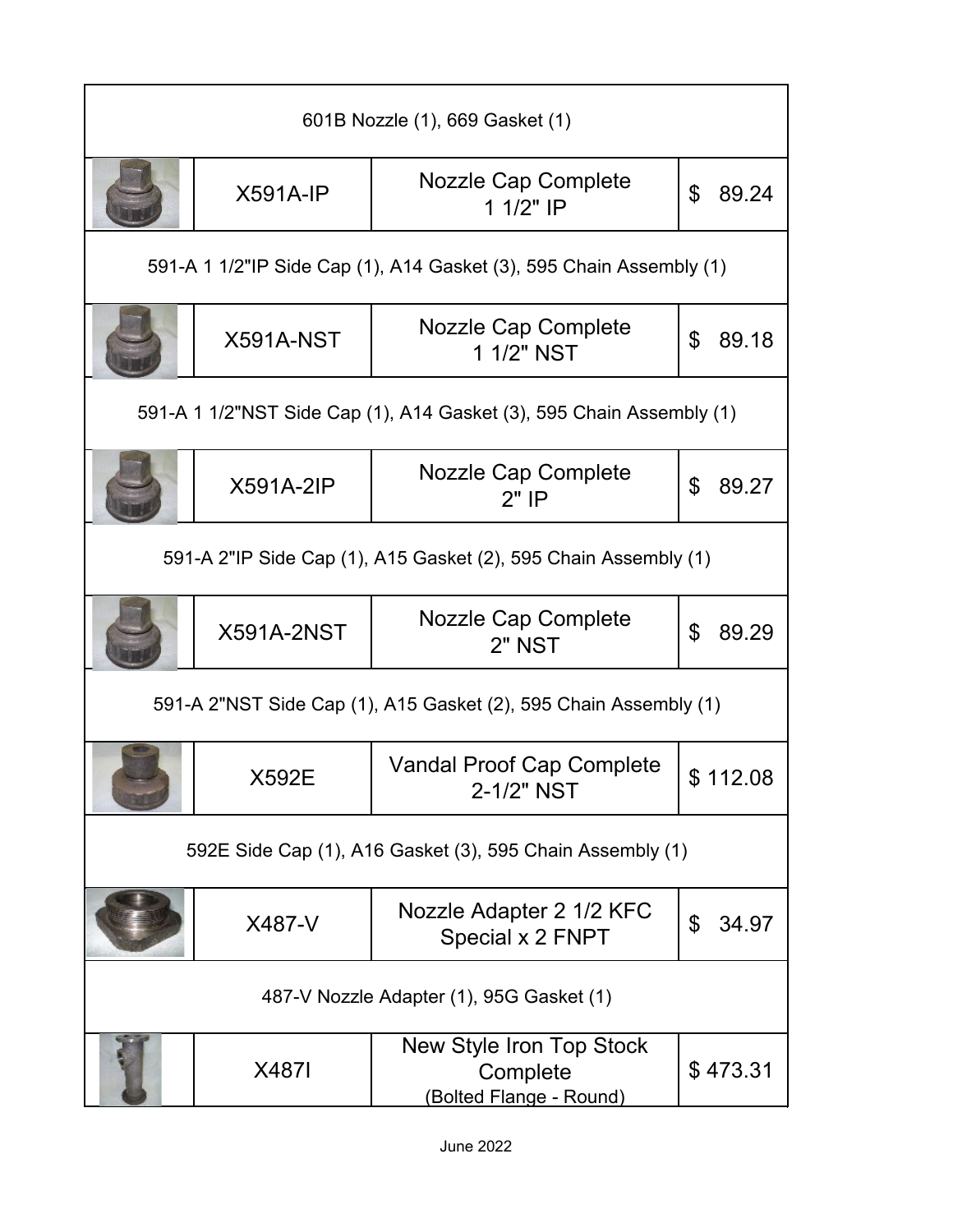| 487-I New Style Bolted Flange Top Stock (1), A2-NS Gasket (1), 628A-B Bolt (4),<br>629A-N Nut (4)                                                                                              |                                                                                                                                                                |                                                                                                            |             |  |  |
|------------------------------------------------------------------------------------------------------------------------------------------------------------------------------------------------|----------------------------------------------------------------------------------------------------------------------------------------------------------------|------------------------------------------------------------------------------------------------------------|-------------|--|--|
|                                                                                                                                                                                                | <b>X487J</b>                                                                                                                                                   | New Style Iron Top Stock<br>Complete<br>(Two Nozzles - Round)                                              | \$474.11    |  |  |
|                                                                                                                                                                                                | 487-J New Style 2 Nozzle Top Stock (1), A2-NS Gasket (1), 628A-B Bolt (4), 629A-<br>N Nut $(4)$                                                                |                                                                                                            |             |  |  |
|                                                                                                                                                                                                | <b>X487K</b>                                                                                                                                                   | <b>New Style Top Stock</b><br>Complete<br>(Bolted Flange, Two Nozzles)                                     | \$520.37    |  |  |
|                                                                                                                                                                                                |                                                                                                                                                                | 487-K New Style Bolted Flange 2 Nozzle Top Stock (1), A2-NS Gasket (1), 628A-B<br>Bolt (4), 629A-N Nut (4) |             |  |  |
|                                                                                                                                                                                                | X475-##<br>(Part number X475-6 for<br>6" extension, X475-12                                                                                                    | Hydrant extension -<br>Price for first 6"                                                                  | \$241.50    |  |  |
|                                                                                                                                                                                                | for 12" extension, X475-<br>18 for 18" extension, and<br>so on)                                                                                                | Price for each additional 6"                                                                               | \$<br>66.66 |  |  |
|                                                                                                                                                                                                | 4FBE Exterior Pipe, 3/4GAL Operating Rod, 3/4C Coupling (1), 678 Coupling (2),<br>628A-B Bolt (4), 629A-N Nut (4), A8 Gasket (1)                               |                                                                                                            |             |  |  |
|                                                                                                                                                                                                | 1 1/16SR                                                                                                                                                       | <b>Solid Operating Rod</b><br>(price per foot)<br>(measure exactly end to end)                             | 42.00<br>\$ |  |  |
|                                                                                                                                                                                                | <b>X571B</b>                                                                                                                                                   | Iron Bottom Complete 2 1/2"<br>IΡ                                                                          | \$610.20    |  |  |
| 571-C Bottom (1), 3 X 2 1/2HB Hex Bushing (1), 611 Waste Tube (1), A19 O-Ring<br>(1), 1/2W Washer (4), 628A-B Bolt (4), 629A-N Nut (4), A8 Gasket (1) (NOTE: 521<br>Seat Ring sold separately) |                                                                                                                                                                |                                                                                                            |             |  |  |
|                                                                                                                                                                                                | <b>X571C</b>                                                                                                                                                   | Iron Bottom Complete 3" IP                                                                                 | \$676.58    |  |  |
|                                                                                                                                                                                                | 571-C Bottom (1), 611 Waste Tube (1), A19 O-Ring (1), 1/2W Washer (4), 628A-B<br>Bolt (4), 629A-N Nut (4), A8 Gasket (1) (NOTE: 521 Seat Ring sold separately) |                                                                                                            |             |  |  |
|                                                                                                                                                                                                | <b>X571D</b>                                                                                                                                                   | Iron Bottom Complete 2" MJ                                                                                 | \$612.52    |  |  |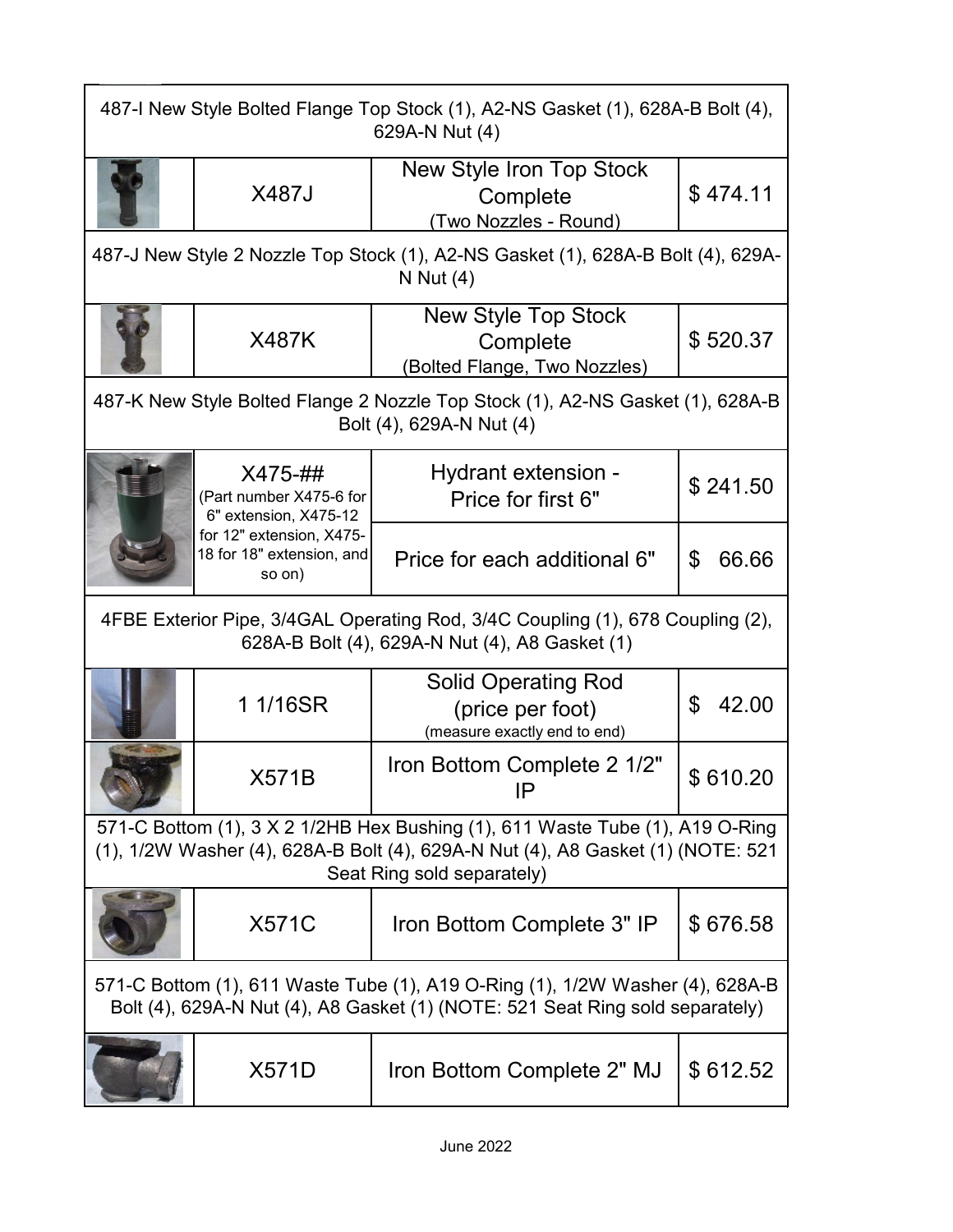| 571-D Bottom (1), 2MJG MJ Gland (1), 2TG Transition Gasket (1), CORTEN MJ Bolt & Nut<br>(2), 611 Waste Tube (1), A19 O-Ring (1), 1/2W Washer (4), 628A-B Bolt (4), 629A-N Nut<br>(4), A8 Gasket (1) (NOTE: 521 Seat Ring sold separately) |                                                                                                                                                                |                                                                                                                                                                                                                                         |                             |  |  |
|-------------------------------------------------------------------------------------------------------------------------------------------------------------------------------------------------------------------------------------------|----------------------------------------------------------------------------------------------------------------------------------------------------------------|-----------------------------------------------------------------------------------------------------------------------------------------------------------------------------------------------------------------------------------------|-----------------------------|--|--|
|                                                                                                                                                                                                                                           | 2MJG                                                                                                                                                           | 2" Mechanical Joint Gland                                                                                                                                                                                                               | \$<br>23.76                 |  |  |
|                                                                                                                                                                                                                                           | <b>X571E</b>                                                                                                                                                   | Iron Bottom Complete 3" MJ                                                                                                                                                                                                              | \$684.40                    |  |  |
|                                                                                                                                                                                                                                           |                                                                                                                                                                | 571-E Bottom (1), 663 MJ Gland (1), 3TG Transition Gasket (1), CORTEN MJ Bolt & Nut<br>(2), 611 Waste Tube (1), A19 O-Ring (1), 1/2W Washer (4), 628A-B Bolt (4), 629A-N Nut<br>(4), A8 Gasket (1) NOTE: 521 Seat Ring sold separately) |                             |  |  |
|                                                                                                                                                                                                                                           | 663                                                                                                                                                            | 3" MJ Gland                                                                                                                                                                                                                             | 30.83<br>\$                 |  |  |
|                                                                                                                                                                                                                                           | X571L                                                                                                                                                          | Iron Bottom Complete 4" MJ                                                                                                                                                                                                              | \$713.33                    |  |  |
|                                                                                                                                                                                                                                           | 571-L Bottom (1), 611 Waste Tube (1), A19 O-Ring (1), 1/2W Washer (4), 628A-B<br>Bolt (4), 629A-N Nut (4), A8 Gasket (1) (NOTE: 521 Seat Ring sold separately) |                                                                                                                                                                                                                                         |                             |  |  |
|                                                                                                                                                                                                                                           | 492VP                                                                                                                                                          | <b>Vandal Proof Wrench</b>                                                                                                                                                                                                              | \$<br>28.00                 |  |  |
|                                                                                                                                                                                                                                           |                                                                                                                                                                | #2 ECLIPSE POST HYDRANT OLD STYLE PARTS LIST                                                                                                                                                                                            |                             |  |  |
| <b>PHOTO</b>                                                                                                                                                                                                                              | <b>PART NUMBER</b>                                                                                                                                             | <b>DESCRIPTION</b>                                                                                                                                                                                                                      | <b>LIST</b><br><b>PRICE</b> |  |  |
|                                                                                                                                                                                                                                           | X581A                                                                                                                                                          | Iron Top Cap Complete<br>(Old Style-Square for 1-1/2" Pent)                                                                                                                                                                             | \$139.59                    |  |  |
| 581-A Old Style Top Cap (1), A2 Gasket (1), 628A-B Bolt (4), 628A-N Nut (4)                                                                                                                                                               |                                                                                                                                                                |                                                                                                                                                                                                                                         |                             |  |  |
|                                                                                                                                                                                                                                           | X581A-1                                                                                                                                                        | Old Style Bonnet Complete<br>(Old Style-Square)                                                                                                                                                                                         | \$607.17                    |  |  |
|                                                                                                                                                                                                                                           |                                                                                                                                                                | 581-A Old Style Top Cap (1), 501A Top Screw (1), 668 O-ring (2), 739 Packing Nut<br>(1), 669 Gasket (1), 511 Connecting Nut (1), A2 Gasket (1), 628A-B Bolt (4), 628A-<br>N Nut $(4)$                                                   |                             |  |  |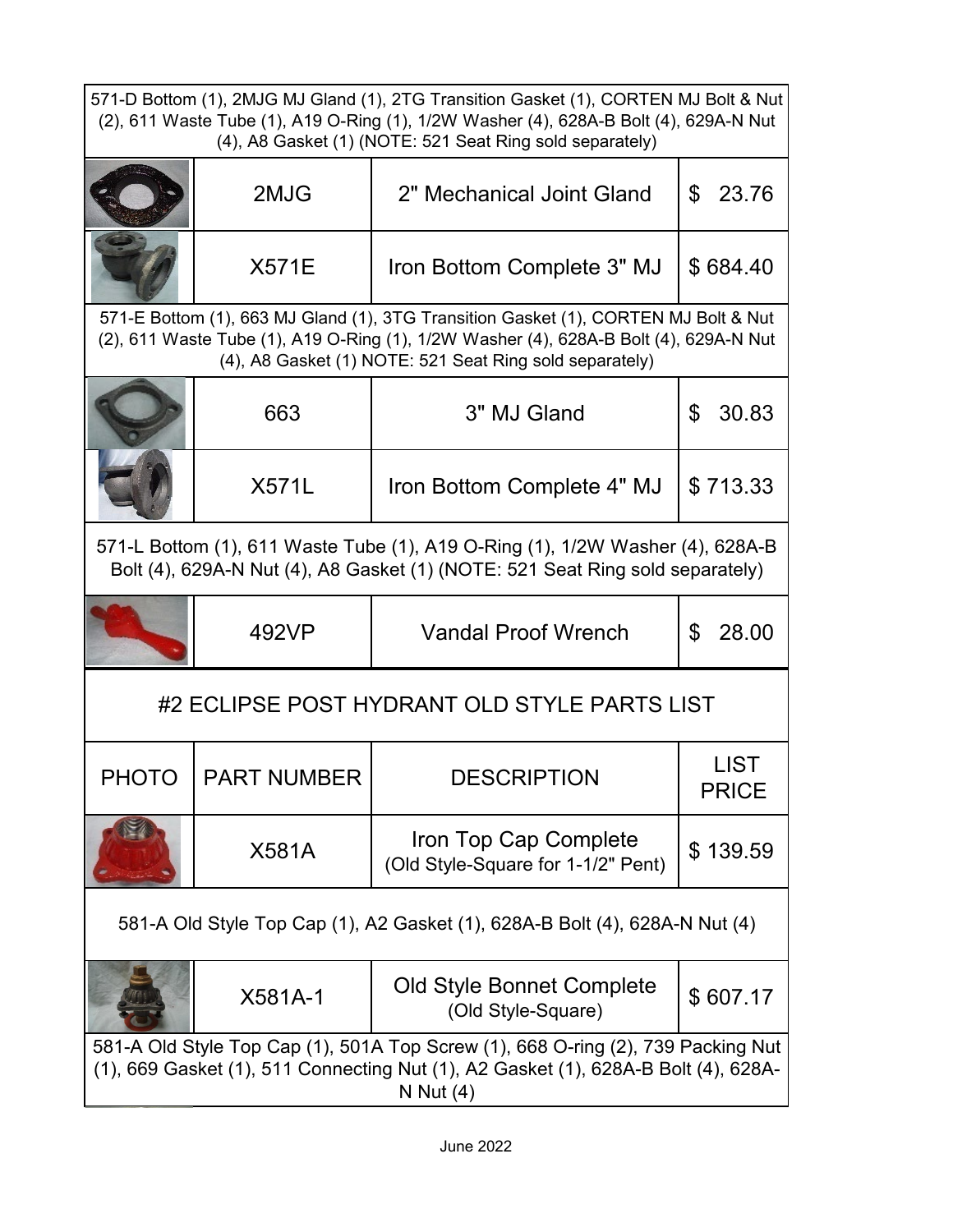|                                                                                         | <b>X581B</b>                                                                                | Iron Top Cap Complete<br>(Old Style-Square for 1-1/4" Pent)                                                                                                      | \$139.78    |  |  |  |
|-----------------------------------------------------------------------------------------|---------------------------------------------------------------------------------------------|------------------------------------------------------------------------------------------------------------------------------------------------------------------|-------------|--|--|--|
|                                                                                         | 581-B Old Style 1-1/4" Top Cap (1), A2 Gasket (1), 628A-B Bolt (4), 628A-N Nut (4)          |                                                                                                                                                                  |             |  |  |  |
|                                                                                         | A2                                                                                          | <b>Top Cap Gasket</b><br><b>Old Style Square</b>                                                                                                                 | \$<br>8.72  |  |  |  |
|                                                                                         | X628A-OLD                                                                                   | Bolt and Nut for Old Style Top<br>(requires 4 sets per cap)                                                                                                      | \$<br>5.04  |  |  |  |
|                                                                                         |                                                                                             | 628A-B Bolt (1), 628A-N Nut (1)                                                                                                                                  |             |  |  |  |
|                                                                                         | X487                                                                                        | Old Style Iron Top Stock<br>Complete<br>(One Nozzle - Squared)                                                                                                   | \$502.52    |  |  |  |
| 487 Old Style 1 Nozzle Top Stock (1), A2 Gasket (1), 628A-B Bolt (4), 628A-N Nut<br>(4) |                                                                                             |                                                                                                                                                                  |             |  |  |  |
|                                                                                         | <b>X487A</b>                                                                                | Old Style Iron Top Stock<br>Complete<br>(Two Nozzles - Squared)                                                                                                  | \$505.66    |  |  |  |
|                                                                                         | 487-A Old Style 2 Nozzle Top Stock (1), A2 Gasket (1), 628A-B Bolt (4), 628A-N<br>Nut $(4)$ |                                                                                                                                                                  |             |  |  |  |
|                                                                                         | X601A                                                                                       | <b>Old Style Brass Nozzle</b><br>2 1/2" NST<br>(before 1997)                                                                                                     | \$128.15    |  |  |  |
| 601A Nozzle (1), 669 Gasket (1)                                                         |                                                                                             |                                                                                                                                                                  |             |  |  |  |
|                                                                                         | X531                                                                                        | <b>Plunger Complete Old Style</b><br>(with leathers)                                                                                                             | \$326.55    |  |  |  |
|                                                                                         |                                                                                             | 537 Plunger (1), 539L2-OS Plunger Tip (1), 539P2 Tip Nut (2), 539K2 Lock Nut (1),<br>560 Cup Washer (1), 561 Cup Washer (1), 541 Seat Rubber (1), 77W Washer (1) |             |  |  |  |
|                                                                                         | X566                                                                                        | Old Style Washer Set<br>(with Leathers)                                                                                                                          | 67.75<br>\$ |  |  |  |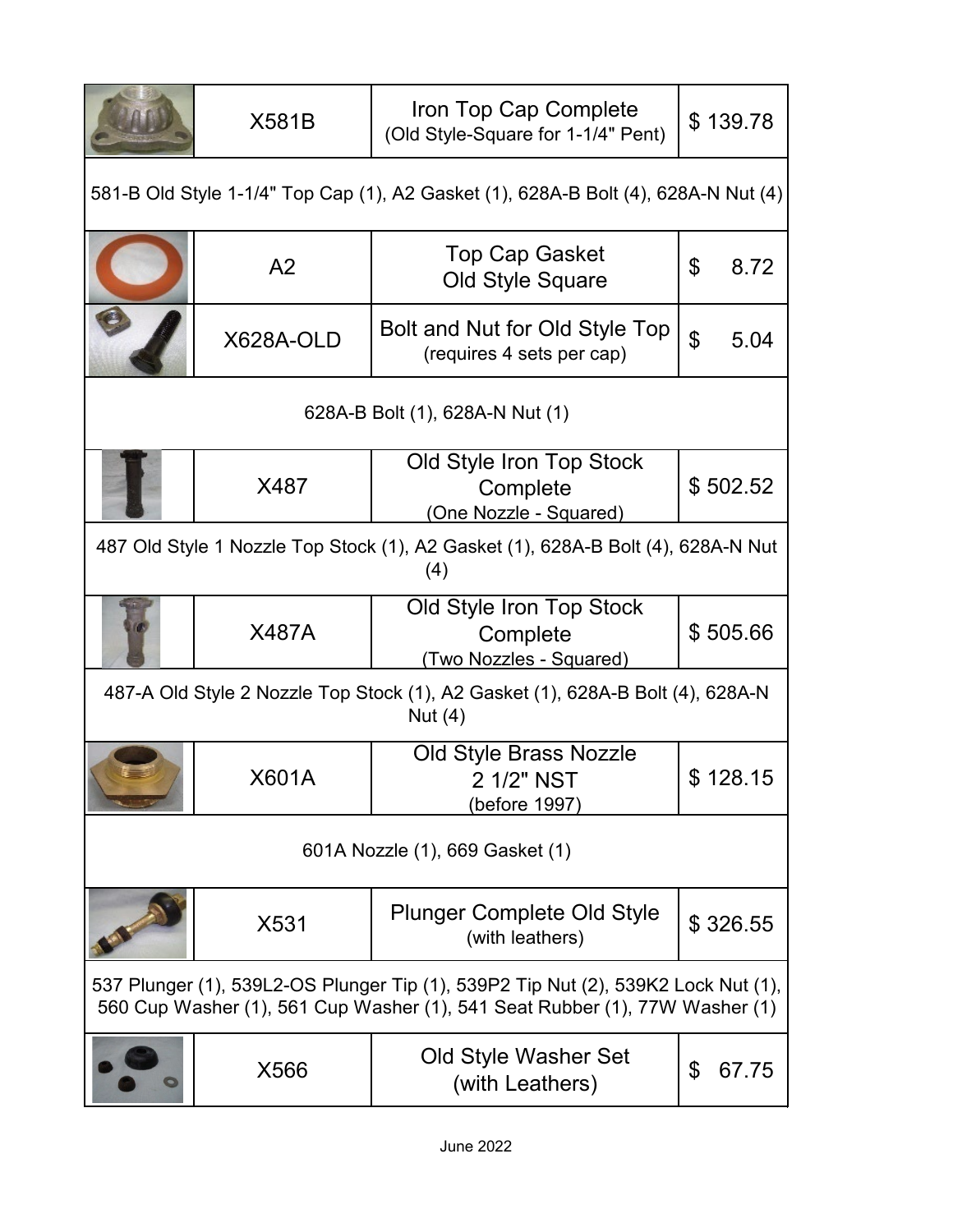| 541 Seat Rubber (1), 560 Cup Washer (1), 561 Cup Washer (1), 77W Washer (1) |                |                                                                                                          |             |  |  |
|-----------------------------------------------------------------------------|----------------|----------------------------------------------------------------------------------------------------------|-------------|--|--|
|                                                                             | 560            | <b>Leather Cup Washer</b>                                                                                | \$<br>10.86 |  |  |
|                                                                             | 561            | Leather Cup Washer                                                                                       | \$<br>10.88 |  |  |
|                                                                             | 700            | Wrench for 1 1/2" Pent                                                                                   | 33.00<br>\$ |  |  |
|                                                                             | 492            | Wrench for 1 1/4" Pent                                                                                   | 33.00<br>\$ |  |  |
|                                                                             | 664            | <b>Old Style Locking Wrench</b>                                                                          | \$<br>47.00 |  |  |
|                                                                             | <b>PACKING</b> | Packing<br>(priced per round)                                                                            | 17.11<br>\$ |  |  |
| #2A POST HYDRANT PARTS LIST (MODEL DISCONTINUED IN<br>2014)                 |                |                                                                                                          |             |  |  |
|                                                                             |                |                                                                                                          |             |  |  |
|                                                                             | X500           | #2A Brass Top Screw<br>Complete                                                                          | \$104.96    |  |  |
|                                                                             |                | 500M-HEX Brass Top Screw (1) 77N O-Ring (2)                                                              |             |  |  |
|                                                                             | A <sub>1</sub> | Top Cap Gasket for #2A                                                                                   | \$<br>5.69  |  |  |
|                                                                             | <b>X530-NS</b> | #2A Plunger Complete<br>(with o-rings)                                                                   | \$229.44    |  |  |
|                                                                             |                | 537-P2A Plunger (1), 540 Seat Rubber (1), 539W-2A Washer (1), 539L2 Plunger<br>Stem (1), 2OR O-Rings (2) |             |  |  |

٦

 $\mathsf{r}$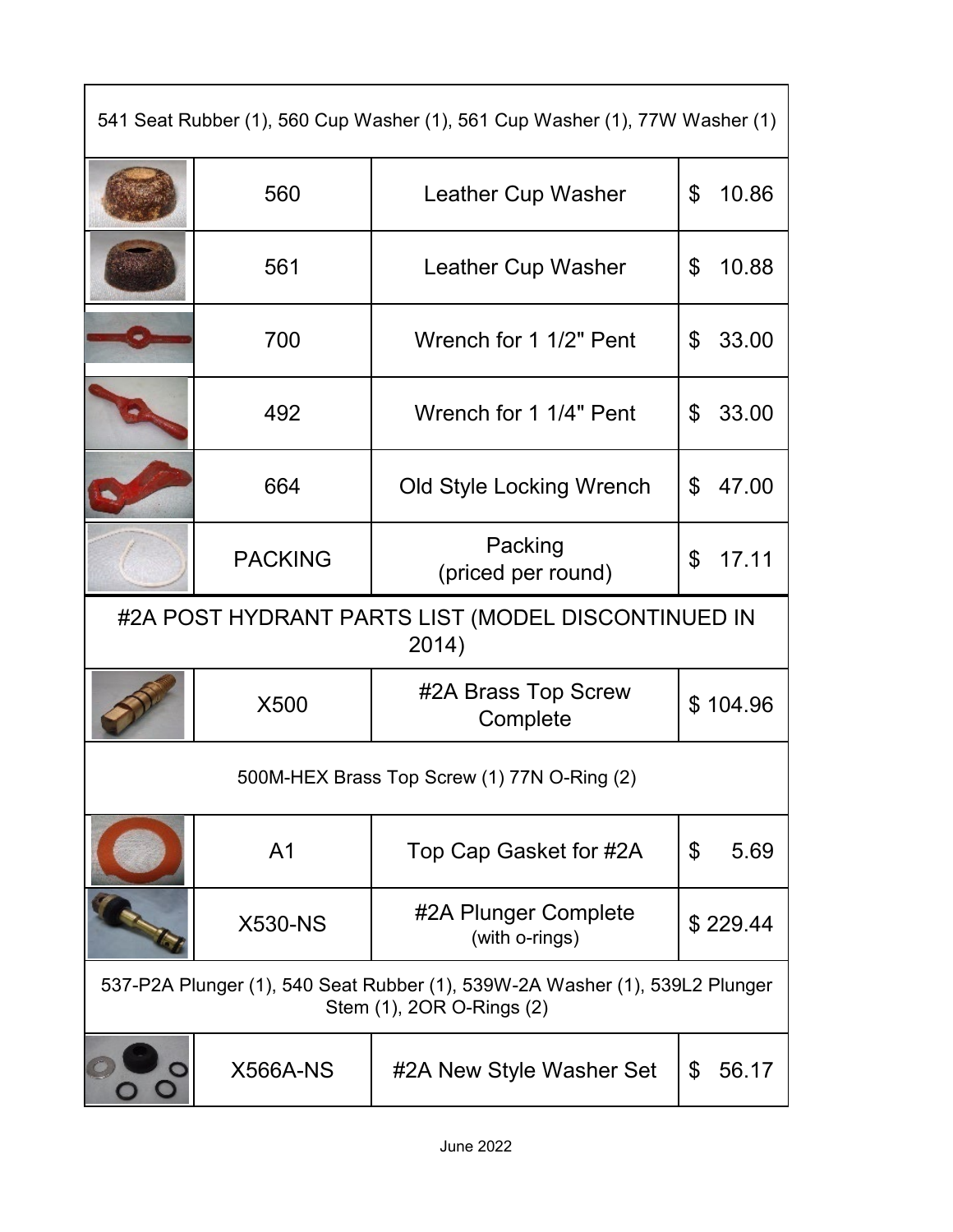| 540 Seat Rubber (1), 539W-2A Washer (1) 2OR O-Ring (3) |                                                       |                                                                                                                                                                       |                             |  |  |  |
|--------------------------------------------------------|-------------------------------------------------------|-----------------------------------------------------------------------------------------------------------------------------------------------------------------------|-----------------------------|--|--|--|
|                                                        | 540                                                   | #2A Seat Rubber                                                                                                                                                       | \$<br>47.14                 |  |  |  |
|                                                        | #2A OLD STYLE PARTS LIST (MODEL DISCONTINUED IN 2014) |                                                                                                                                                                       |                             |  |  |  |
| <b>PHOTO</b>                                           | <b>PART NUMBER</b>                                    | <b>DESCRIPTION</b>                                                                                                                                                    | <b>LIST</b><br><b>PRICE</b> |  |  |  |
|                                                        | X530                                                  | #2A Plunger Complete Old<br><b>Style</b><br>(with leathers)                                                                                                           | \$268.91                    |  |  |  |
|                                                        |                                                       | 536 Plunger (1), 539L2-OS Plunger Stem (1), 539P2 Tip Nut (2), 539K2A Lock Nut<br>(1), 560 Cup Washer (1), 561 Cup Washer (1), 77W Washer (1), 540 Seat Rubber<br>(1) |                             |  |  |  |
|                                                        | <b>X566A</b>                                          | Old Style #2A Washer Set<br>(with Leathers)                                                                                                                           | \$<br>64.64                 |  |  |  |
|                                                        |                                                       | 540 Seat Rubber (1), 560 Cup Washer (1), 561 Cup Washer (1), 77W Washer (1)                                                                                           |                             |  |  |  |
|                                                        |                                                       | #8 PARTS LIST (MODEL DISCONTINUED IN 2022)                                                                                                                            |                             |  |  |  |
| <b>PHOTO</b>                                           | <b>PART NUMBER</b>                                    | <b>DESCRIPTION</b>                                                                                                                                                    | LIST<br><b>PRICE</b>        |  |  |  |
|                                                        | X508                                                  | <b>Operating Nut 1-1/2" Pent</b><br>Complete                                                                                                                          | \$<br>99.06                 |  |  |  |
| 508 Brass Operating Nut (1) 668 O-Ring (2)             |                                                       |                                                                                                                                                                       |                             |  |  |  |
|                                                        | 588                                                   | Top Cap for #8                                                                                                                                                        | \$<br>67.70                 |  |  |  |
|                                                        | 488                                                   | Top Stock for #8                                                                                                                                                      | \$136.31                    |  |  |  |